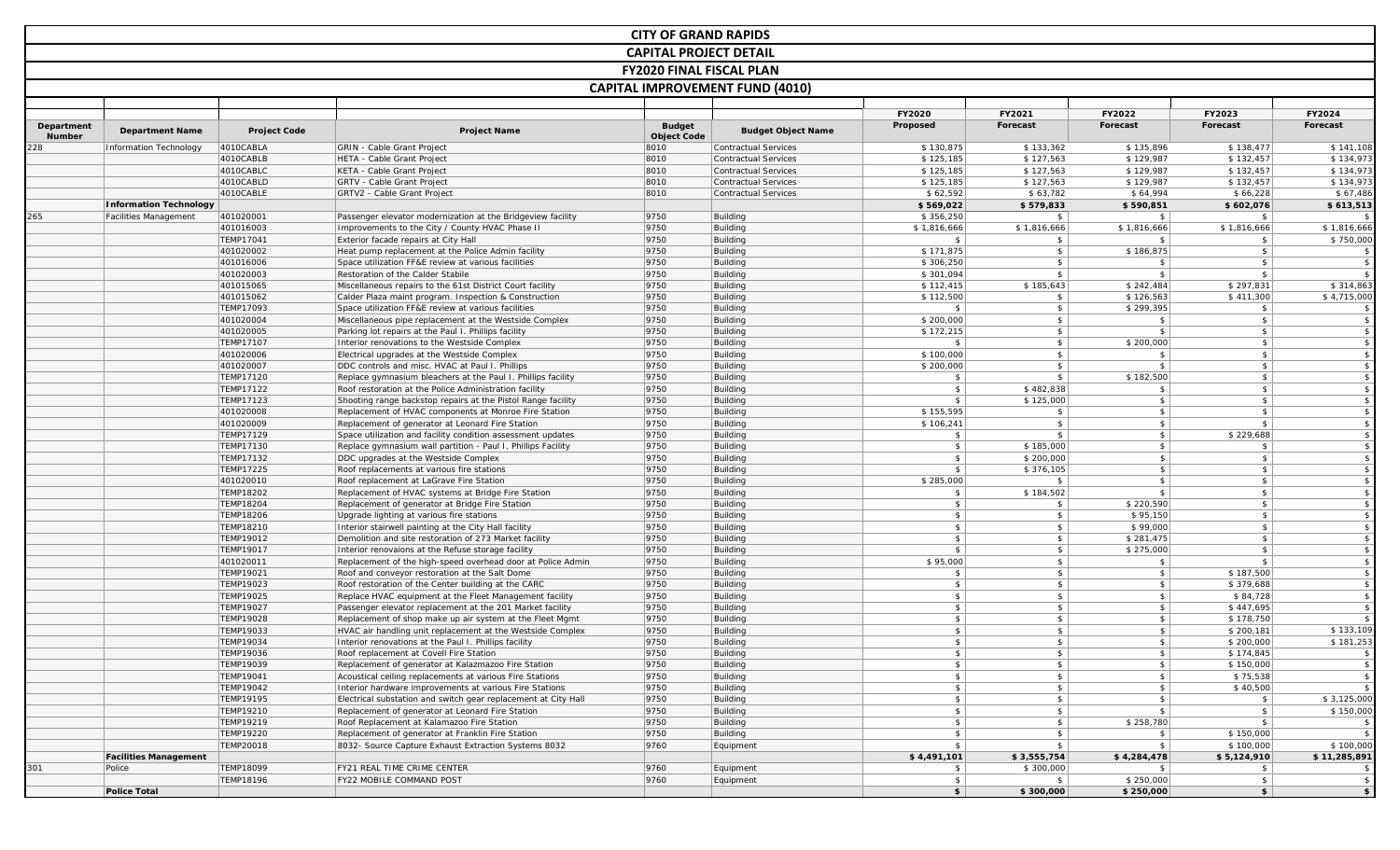|                             |                             |                               |                                                                                | <b>CITY OF GRAND RAPIDS</b>         |                                                      |                           |                 |                             |                  |                                  |
|-----------------------------|-----------------------------|-------------------------------|--------------------------------------------------------------------------------|-------------------------------------|------------------------------------------------------|---------------------------|-----------------|-----------------------------|------------------|----------------------------------|
|                             |                             |                               |                                                                                | <b>CAPITAL PROJECT DETAIL</b>       |                                                      |                           |                 |                             |                  |                                  |
|                             |                             |                               |                                                                                | <b>FY2020 FINAL FISCAL PLAN</b>     |                                                      |                           |                 |                             |                  |                                  |
|                             |                             |                               |                                                                                |                                     |                                                      |                           |                 |                             |                  |                                  |
|                             |                             |                               |                                                                                |                                     | <b>CAPITAL IMPROVEMENT FUND (4010)</b>               |                           |                 |                             |                  |                                  |
|                             |                             |                               |                                                                                |                                     |                                                      | <b>FY2020</b>             | FY2021          | FY2022                      | FY2023           | <b>FY2024</b>                    |
| Department<br><b>Number</b> | <b>Department Name</b>      | <b>Project Code</b>           | <b>Project Name</b>                                                            | <b>Budget</b><br><b>Object Code</b> | <b>Budget Object Name</b>                            | Proposed                  | Forecast        | Forecast                    | Forecast         | Forecast                         |
| 326                         | Fire                        | 401019006                     | 7612 HazMat Monitors                                                           | 9760                                | Equipment                                            | \$80,000                  | $\frac{1}{2}$   | $\sqrt{5}$                  | - \$             | \$                               |
|                             |                             | TEMP19153                     | 7639 - Chester St. Fire Station                                                | 9880                                | Construction In Progress                             | $\mathsf{s}$              | \$              | \$                          | \$50,000         | \$                               |
|                             |                             | 401020012                     | 8034 WATER RESCUE                                                              | 9760                                | Equipment                                            | \$186,863                 | \$              | \$                          | $\mathbf{s}$     | \$                               |
|                             | <b>Fire Total</b>           |                               |                                                                                |                                     |                                                      | \$266,863                 | \$              | $$^{\circ}$                 | \$50,000         | \$                               |
| 447                         | <b>Engineering Services</b> | 401017151                     | Grand River Revitalization                                                     | 9880                                | Construction In Progress                             | \$700,000                 | \$700,000       | \$700,000                   | \$700,000        | \$300,000                        |
|                             |                             | 401019008                     | Southtown Corridor Improvements                                                | 9880                                | Construction In Progress                             | \$50,000                  | \$50,000        | \$50,000                    | \$50,000         | \$50,000                         |
|                             |                             | 401019009                     | Lyon Square                                                                    | 9880                                | Construction In Progress                             | \$1,400,000               | \$              | \$                          | \$               | $\mathbf{s}$                     |
|                             |                             | 401020013                     | Grand River Edges Trail (East) Ph II                                           | 9880                                | Construction In Progress                             | \$50,000                  | \$490,000       | \$1,500,000                 | \$560,000        | \$                               |
|                             |                             | 401020014<br>401020015        | Hastings St Non-Motorized Path Ph 2<br>Leffingwell Trail-Leonard to Knapp      | 9880<br>9880                        | Construction In Progress                             | \$725,000                 | \$310,000<br>\$ | \$<br>$\frac{1}{2}$         | $$^{\circ}$<br>s | \$<br>$$\mathbb{S}$$             |
|                             |                             | 401020016                     | Trowbridge-North to Sinclair                                                   | 9880                                | Construction In Progress<br>Construction In Progress | \$90,000<br>\$95,000      | $\sqrt{2}$      | \$                          | \$               | $\hat{\mathbf{x}}$               |
|                             | <b>Engineering Services</b> |                               |                                                                                |                                     |                                                      | \$3,110,000               | \$1,550,000     | \$2,250,000                 | \$1,310,000      | \$350,000                        |
| 533                         | Stormwater                  | 401017019                     | Burton-Breton Branch of Plaster Creek - Enlg Culverts                          | 9880                                | Construction In Progress                             | \$150,000                 | \$              | \$                          | \$               | \$                               |
|                             |                             | 401018002                     | Oakleigh Ave in Hogadone District - Channelizing and                           | 9880                                | Construction In Progress                             | $\sqrt{5}$                | \$20,000        | \$240,000                   | $\frac{1}{2}$    | $$\mathbb{S}$$                   |
|                             |                             | 401019032                     | 3678 - Burton-Breton Branch of Plaster Creek - Channelizatio                   | 9880                                | Construction In Progress                             | $\frac{1}{2}$             | \$177,900       | $\mathsf{s}$                | $\frac{1}{2}$    | $$\mathbb{S}$$                   |
|                             |                             | 401019033                     | 3696 - Shawmut Hills Baseball Diamond and Channel Stormwater                   | 9880                                | Construction In Progress                             | \$74,300                  | $$\mathbb{S}$$  | $\frac{1}{2}$               | $\frac{1}{2}$    | $$\mathbb{S}$$                   |
|                             |                             | 401019091                     | Alpine Stormwater Station Rehablitation                                        | 9880                                | Construction In Progress                             | \$271,557                 | \$              | $\vert$ \$                  | s                | \$                               |
|                             |                             | 401019093                     | Glen Echo Drain Improvements                                                   | 9880                                | Construction In Progress                             | \$152,000                 | \$144,000       | $\frac{1}{2}$               | $\frac{1}{2}$    | \$                               |
|                             |                             | <b>TEMP17081</b>              | 3681 - Indian Mill Creek Dredging                                              | 9880                                | Construction In Progress                             | $\sqrt{5}$                | \$50,000        | \$380,000                   | $\frac{1}{2}$    | $$\mathbb{S}$$                   |
|                             |                             | <b>TEMP17084</b>              | 3690 - Plaster Creek Bank Erosion                                              | 9880                                | Construction In Progress                             | $\frac{1}{2}$             | $$\mathbb{S}$$  | \$75,975                    | \$281,000        | $$\mathbb{S}$$                   |
|                             |                             | <b>TEMP17085</b>              | 3693 - Coldbrook Drain Rehabilitation - Michigan and Fuller                    | 9880                                | Construction In Progress                             | $\sqrt{2}$                | \$37,500        | \$220,000                   | \$               | $\mathfrak{S}$                   |
|                             |                             | 401020017                     | 4452 - Kent County Drain Commissioner Special Assessments 20                   | 9880                                | Construction In Progress                             | \$45,000                  | \$45,000        | \$45,000                    | \$45,000         | \$45,000                         |
|                             |                             | TEMP17137                     | 5955 - Water Quality Improvement from Daylighting Plan                         | 9880                                | Construction In Progress                             | $\mathsf{s}$              | \$              | \$47,805                    | \$250,000        | \$                               |
|                             |                             | 401020018                     | 4450 - Drainage Improvements and Emergency Repairs 2020+                       | 9880                                | Construction In Progress                             | \$150,000                 | \$150,000       | \$114,959                   | \$200,000        | \$150,000                        |
|                             |                             | TEMP18018                     | 6848 - Plaster Creek Bank Restoration                                          | 9880                                | Construction In Progress                             | \$                        | \$              | $\sqrt{5}$                  | \$45,000         | \$286,000                        |
|                             |                             | TEMP18019                     | 6850 - Green Infrastructure Implementation                                     | 9880                                | Construction In Progress                             | $\frac{1}{2}$             | \$              | \$57,261                    | \$300,000        | \$                               |
|                             |                             | <b>TEMP19057</b>              | 6968 - Daylighting Implementation 2                                            | 9880                                | Construction In Progress                             | $\frac{1}{2}$             | \$              | \$                          | \$60,000         | \$325,000                        |
|                             |                             | <b>TEMP19058</b>              | 6970 - Green Infrastructure Implementation 2                                   | 9880                                | Construction In Progress                             | $\frac{1}{2}$             | $$\mathbb{S}$$  | $\mathbf{\hat{s}}$          |                  | \$336,000                        |
|                             |                             | TEMP20024                     | 6972-Bank Restoration                                                          | 9880                                | Construction In Progress                             | $\frac{1}{2}$             | \$              | $\sqrt{5}$                  | - \$             | \$39,000                         |
|                             |                             | 401020019                     | 7688-Pumping Station Capital Improvements                                      | 9880                                | Construction In Progress                             | \$75,000                  | \$100,000       | \$100,000                   | \$100,000        | \$100,000                        |
|                             |                             | 401020020                     | 7695-Daylighting at The Highlands                                              | 9880                                | Construction In Progress                             | \$60,000                  | \$405,029       | $\mathbf{s}$                | $$^{\circ}$      | $\mathbf{\hat{S}}$               |
|                             | <b>Stormwater Total</b>     |                               |                                                                                |                                     |                                                      | \$977,857                 | \$1,129,429     | \$1,281,000                 | \$1,281,000      | \$1,281,000                      |
| 751                         | Parks and Recreation        | 401020021                     | 8028-Building Improvements at Veterans Memorial Park                           | 9750                                | Building                                             | \$176,000                 | \$              | \$                          | S.               | \$                               |
|                             |                             | 401020022<br><b>TEMP20028</b> | 8029-Park Acquisition in the 3rd Ward<br>8037-Plaza Roosevelt Land Acquisition | 9710<br>9710                        | Land<br>Land                                         | \$300,000<br>$\mathbf{s}$ | \$<br>\$        | $\frac{1}{2}$<br>$\sqrt{5}$ | \$<br>\$100,000  | $$\mathbb{S}$$<br>$\mathfrak{S}$ |
|                             |                             | 401019035                     | MLK Park Lodge Redevelopment                                                   | 9750                                | Building                                             | \$200,000                 | \$800,000       | $\frac{1}{2}$               | \$               | \$                               |
|                             | <b>Parks and Recreation</b> |                               |                                                                                |                                     |                                                      | \$676,000                 | \$800,000       | $$^{\circ}$                 | \$100,000        | \$                               |
| <b>Grand Total</b>          |                             |                               |                                                                                |                                     |                                                      | \$10,090,843              | \$7,915,016     | \$8,656,329                 | \$8,467,986      | \$13,530,404                     |
|                             |                             |                               |                                                                                |                                     |                                                      |                           |                 |                             |                  |                                  |
|                             |                             |                               |                                                                                |                                     |                                                      |                           |                 |                             |                  |                                  |
|                             |                             |                               |                                                                                |                                     |                                                      |                           |                 |                             |                  |                                  |
|                             |                             |                               | <b>Revenue Sources:</b>                                                        |                                     |                                                      |                           |                 |                             |                  |                                  |
|                             |                             |                               | Cash Funded Projects from Capital Reserve Fund                                 |                                     |                                                      | \$7,406,101               | \$6,661,200     | \$7,344,540                 | \$7,039,335      | \$9,334,268                      |
|                             |                             |                               | County Funding of Facilities Projects                                          |                                     |                                                      | \$715,720                 | \$673,983       | \$720,938                   | \$826,575        | $\overline{5}$ 3,582,623         |
|                             |                             |                               | rojected Bond Funding - Lyon Square Project (401019009)                        |                                     |                                                      | \$1,400,000               |                 | -\$                         | -Ś               |                                  |
|                             |                             |                               | Other Revenues (Unrestricted Contributions) - Cable Grant Projects             |                                     |                                                      | \$569,022                 | \$579,833       | \$590,851                   | \$602,076        | \$613,513                        |
|                             |                             |                               | <b>Grand Total</b>                                                             |                                     |                                                      | \$10,090,843              | \$7,915,016     | \$8,656,329                 | \$8,467,986      | \$13,530,404                     |
|                             |                             |                               |                                                                                |                                     |                                                      |                           |                 |                             |                  |                                  |
|                             |                             |                               |                                                                                |                                     | Facilities-City Only                                 | \$3,775,381               | \$2,881,771     | \$3,563,540                 | \$4,298,335      | \$7,703,268                      |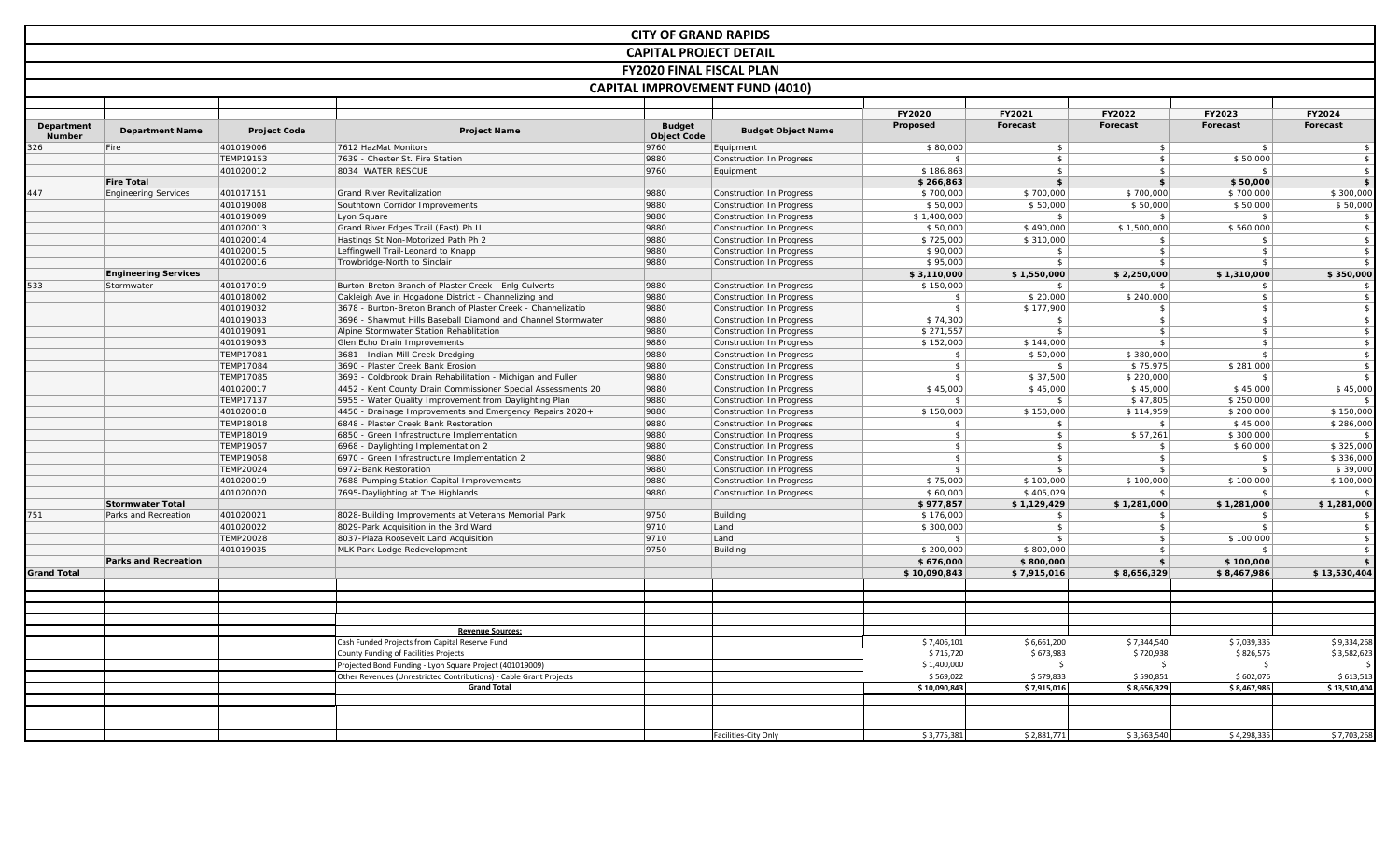## **CITY OF GRAND RAPIDS CAPITAL PROJECT DETAIL FY2020 FINAL FISCAL PLAN MOBILE GR AND PARKING SERVICES DEPARTMENT (546)**

| Fund Number        | Fund Name                | Project Code | Project Name                   |             | Budget Object Cod Budget Object Name | Proposed    | Forecast    | Forecast    | Forecast    | Forecast    |
|--------------------|--------------------------|--------------|--------------------------------|-------------|--------------------------------------|-------------|-------------|-------------|-------------|-------------|
| 5141               | Parking Capital Projects | 514115259    | Meter Inventory                | 9760        | Equipment                            | \$750,000   | \$500,000   | \$500,000   | \$500,000   | \$500,000   |
|                    |                          | 514116048    | Access Cntl Equip Replace FY16 | 9760        | Equipment                            | \$1,000,000 | \$250,000   | \$250,000   | \$250,000   | \$250,000   |
|                    |                          | 514117062    | Parking Expansion              | 9880        | Construction In Progress             | \$1,000,000 | \$1,100,000 | \$1,100,000 | \$1,100,000 | \$1,100,000 |
|                    |                          | 514117097    | Gen Parking Projects           | 9880        | Construction In Progress             | \$275,000   | \$300,000   | \$325,000   | \$350,000   | \$350,000   |
|                    |                          | 514118024    | Asset Management               | <b>9880</b> | Construction In Progress             | \$1,000,000 | \$500,000   | \$1,500,000 | \$500,000   | \$2,000,000 |
|                    |                          | 514118025    | Lighting                       | 9880        | Construction In Progress             | \$250,000   |             |             |             |             |
|                    |                          | 514118026    | Communications and IT          | 9805        | Computer Equipment                   | \$300,000   | \$250,000   | \$250,000   | \$275,000   | \$300,000   |
|                    |                          | 514118027    | <b>DASH</b>                    | 9810        | Vehicles                             | \$800,000   | \$800,000   | \$800,000   | \$800,000   | \$800,000   |
|                    |                          | 514119077    | Pedestrian Hybrid Beacon       | 9880        | Construction In Progress             | \$175,000   |             |             |             |             |
| <b>Grand Total</b> |                          |              |                                |             |                                      | \$6,550,000 | \$4,700,000 | \$5,725,000 | \$4,775,000 | \$6,300,000 |
|                    |                          |              |                                |             |                                      |             |             |             |             |             |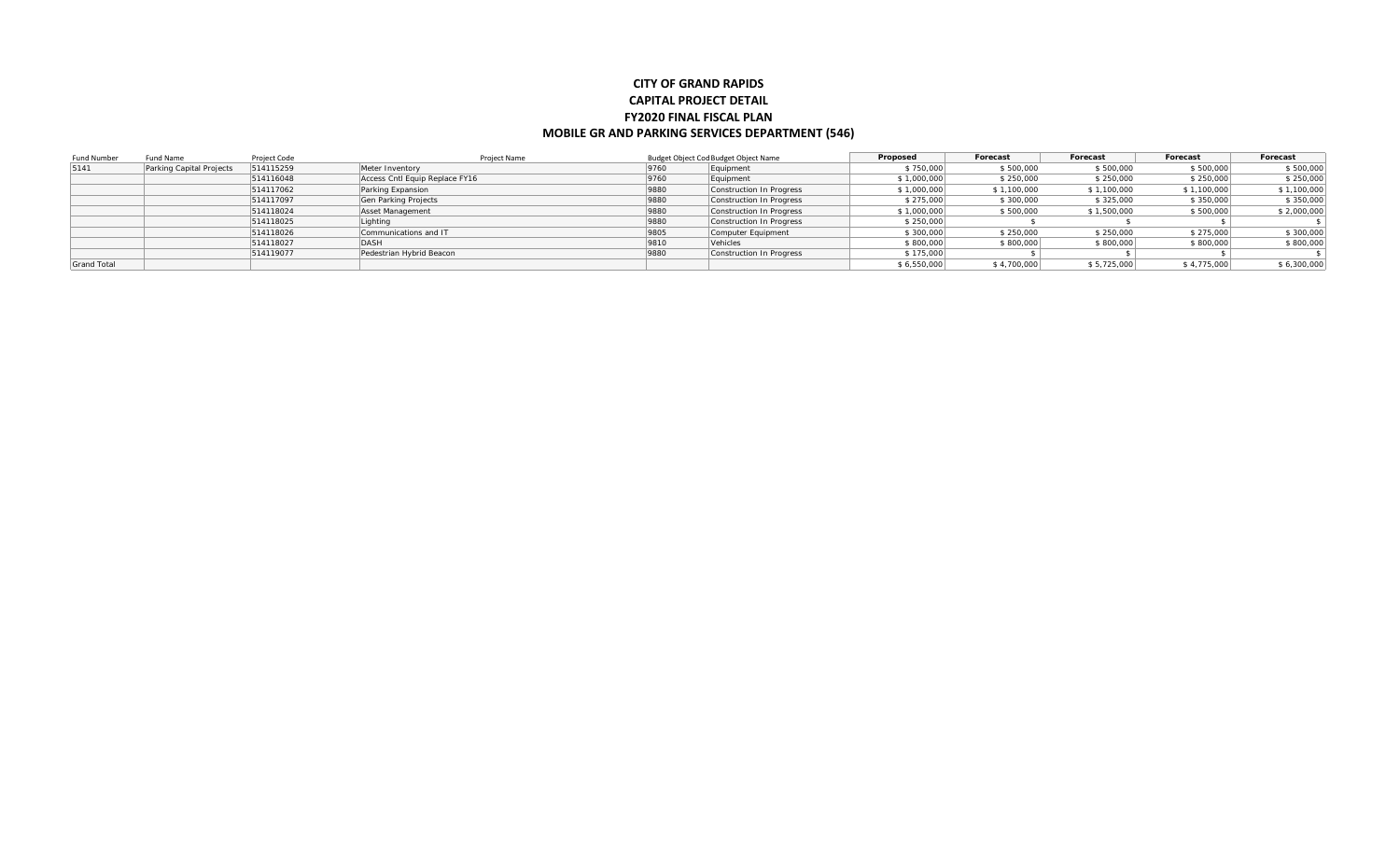## **CITY OF GRAND RAPIDS CAPITAL PROJECT DETAIL FY2020 FINAL FISCAL PLAN ENVIRONMENTAL SERVICES DEPARTMENT (527)**

|                    |                            |                     |                                                              |                              |                           | <b>FY2020</b> | FY2021        | FY2022        | FY2023        | FY2024                  |
|--------------------|----------------------------|---------------------|--------------------------------------------------------------|------------------------------|---------------------------|---------------|---------------|---------------|---------------|-------------------------|
| <b>Fund Number</b> | <b>Fund Name</b>           | <b>Project Code</b> | <b>Project Name</b>                                          | <b>Budget Object</b><br>Code | <b>Budget Object Name</b> | Proposed      | Forecast      | Forecast      | Forecast      | Forecast                |
| 5902               | Sewer Improvement          | 590215225           | Var Loc CIPP Rehab of S/S                                    | 9880                         | Construction In Progress  | $\mathcal{L}$ | \$600,000     | \$600,000     | \$600,000     | $\mathbf{s}$            |
|                    |                            | 590218036           | Tulip St-W End to Grandville Av                              | 9880                         | Construction In Progress  | $\mathsf{s}$  | $\mathsf{s}$  | \$            | $\mathbf{s}$  | \$27,000                |
|                    |                            | 590218038           | Sewer Lateral Lining                                         | 9880                         | Construction In Progress  | $\mathsf{s}$  | \$300,000     | \$300,000     | $\mathbf{s}$  | $\frac{1}{2}$           |
|                    |                            | 590219048           | WRRF Grit Removal Syst Upgrade                               | 9880                         | Construction In Progress  | \$3,000,000   | \$            | $\frac{1}{2}$ | $\mathbf{s}$  | s                       |
|                    |                            | 590219050           | Brandywine Sanit Trunk Sewer                                 | 9880                         | Construction In Progress  | s             | \$            | $\frac{1}{2}$ | \$100,000     | \$2.500.000             |
|                    |                            | 590219052           | Electrical Distribution Syst Renewal                         | 9880                         | Construction In Progress  | $$^{\circ}$   | \$300,000     | \$400,000     | \$500,000     | \$500,000               |
|                    |                            | 590220034           | 2035-Godfrey Av-Oxford St to Market Av                       | 9880                         | Construction In Progress  | \$5,200,000   | \$2,000,000   | $\frac{1}{2}$ | $\mathsf{s}$  | $\frac{1}{2}$           |
|                    |                            | 590217011           | 2041-Godfrey Avenue - Liberty Street to Oxford Street        | 9880                         | Construction In Progress  | \$200,000     | \$2,340,000   | $\frac{1}{2}$ | $\mathbf{s}$  | $\overline{\mathbf{s}}$ |
|                    |                            | <b>TEMP17044</b>    | 2516-Whiskey Creek Sanitary Trunk                            | 9880                         | Construction In Progress  | $\mathsf{s}$  | $\mathsf{s}$  | $\frac{1}{2}$ | $\mathbf{s}$  | \$200,000               |
|                    |                            | TEMP17140           | 1405-Berkshire St-Giddings Av to Kalamazoo Av                | 9880                         | Construction In Progress  | $\mathsf{s}$  | \$            | $\frac{1}{2}$ | \$225,000     | S                       |
|                    |                            | TEMP17154           | 5347 Olympia St-W Dead End to 200' E of W Dead End           | 9880                         | Construction In Progress  | s             | $\mathbf{s}$  | s             | $\mathbf{s}$  | \$229,500               |
|                    |                            | TEMP17155           | 5537-Worden St-Madison Av to Eastern Av                      | 9880                         | Construction In Progress  | \$            | \$540,000     | s             | $\mathbf{s}$  | S                       |
|                    |                            | <b>TEMP17157</b>    | 5856-Norwich Av-Oxford St to Hayden St                       | 9880                         | Construction In Progress  | $\mathsf{s}$  | \$27,000      | $\frac{1}{2}$ | $\mathbf{s}$  | s                       |
|                    |                            | 590219039           | 17213-Lane Avenue - Sibley Street to Jackson Street          | 9880                         | Construction In Progress  | \$100,000     | $$^{\circ}$   | $\frac{1}{2}$ | $\mathsf{s}$  | S                       |
|                    |                            | TEMP17291           | 1432-Garfield Av-Fulton St to BridgeSt                       | 9880                         | Construction In Progress  | $\mathsf{s}$  | $\frac{1}{2}$ | \$100,000     | $\mathcal{L}$ | $\frac{1}{2}$           |
|                    |                            | <b>TEMP18002</b>    | 2522 - Cascade/Kentwood Sanitary Trunk Sewer                 | 9880                         | Construction In Progress  | $\mathsf{s}$  | $\mathsf{s}$  | \$300,000     | \$6,300,000   | s                       |
|                    |                            | <b>TEMP18003</b>    | 2537 - Lafayette Avenue - Fulton to Fountain                 | 9880                         | Construction In Progress  | $\mathsf{s}$  | $\mathsf{s}$  | \$200,000     | - \$          | s                       |
|                    |                            | <b>TEMP18004</b>    | 4570-Ottawa Avenue - Fairbanks to Monroe                     | 9880                         | Construction In Progress  | s             | $\frac{1}{2}$ | $\mathsf{s}$  | \$1,100,000   | s                       |
|                    |                            | <b>TEMP18005</b>    | 5539 - Prince Street - Madison to Eastern                    | 9880                         | Construction In Progress  | $\frac{1}{2}$ | \$513,000     | $\frac{1}{2}$ | $$^{\circ}$   | S                       |
|                    |                            | <b>TEMP18006</b>    | 5833-WRRF Misc Capital Investment                            | 9880                         | Construction In Progress  | $\mathbb{S}$  | \$            | \$500,000     | \$500,000     | \$500,000               |
|                    |                            | TEMP18015           | 6862-A.C. forcemain replacement at Eastern Avenue Lift Sta   | 9880                         | Construction In Progress  | $\mathsf{s}$  | $\frac{1}{2}$ | \$1,000,000   | $\mathbf{s}$  | $\frac{1}{2}$           |
|                    |                            | <b>TEMP19008</b>    | 6864-A.C. Forcemain replacement - Lincoln School Lift Statio | 9880                         | Construction In Progress  | $\mathsf{s}$  | $\mathsf{s}$  | \$675,000     | $\mathbf{s}$  | s                       |
|                    |                            | 590218001           | 6648-State Street - Lafayette Avenue to Madison Avenue       | 9880                         | Construction In Progress  | \$60,000      | $\mathsf{s}$  | $\frac{1}{2}$ | $\mathsf{s}$  | s                       |
|                    |                            | 590220035           | 6995-Hastings Street - Lafayette Avenue to College Avenue    | 9880                         | Construction In Progress  | \$167,000     | $\mathsf{s}$  | $\frac{1}{2}$ | $\mathbf{s}$  | s                       |
|                    |                            | TEMP19014           | 5603-Thomas Street - Madison Avenue to Fuller Avenue         | 9880                         | Construction In Progress  | s             | $\frac{1}{2}$ | \$243,000     | $\mathbf{s}$  | s                       |
|                    |                            | TEMP19015           | 1355-Lafayette Avenue - Fountain Street to Michigan Street   | 9880                         | Construction In Progress  | s             | $\frac{1}{2}$ | $\frac{1}{2}$ | \$270,000     | $\frac{1}{2}$           |
|                    |                            | TEMP19016           | 3721-Sheldon Boulevard - Oakes Street to Weston Street       | 9880                         | Construction In Progress  | $\frac{1}{2}$ | $\frac{1}{2}$ | $\frac{1}{2}$ | \$396,000     | s                       |
|                    |                            | <b>TEMP20004</b>    | 2528-Kent Country Club Sanitary Trunk Sewer                  | 9880                         | Construction In Progress  | $\mathsf{s}$  | $\mathsf{s}$  | $\frac{1}{2}$ | \$            | \$1,600,000             |
|                    |                            | <b>TEMP20007</b>    | 2530-Burton/Breton Sanitary Trunk Sewer                      | 9880                         | Construction In Progress  | s             | $\mathsf{s}$  | $\frac{1}{2}$ | $\mathsf{s}$  | \$100,000               |
|                    |                            | <b>TEMP20008</b>    | 3725-Sheldon Boulevard - Cherry Street to Oakes Street       | 9880                         | Construction In Progress  | $\mathsf{s}$  | $\mathsf{s}$  | S             | $\mathbf{s}$  | \$396,000               |
|                    |                            | <b>TEMP20009</b>    | 5263-Water System - Meter System Upgrades                    | 9880                         | Construction In Progress  | s             | \$2,500,000   | \$2,500,000   | \$2,500,000   | \$2,500,000             |
|                    |                            | TEMP20010           | 7888-WRRF - PFAS Removal System                              | 9880                         | Construction In Progress  | s             | \$450,000     | \$4,500,000   | \$            | $\frac{1}{2}$           |
|                    |                            | <b>TEMP20012</b>    | 7891-WRRF - Ash Lagoon Closure                               | 9880                         | Construction In Progress  | $\frac{1}{2}$ | \$3,100,000   | $$^{\circ}$   | $\mathbf{s}$  | S                       |
|                    |                            | <b>TEMP20013</b>    | 7910-Collindale Gravity Sewer and Lift Station Improvements  | 9880                         | Construction In Progress  | $\mathsf{s}$  | $\sqrt{5}$    | \$250,000     | $\frac{1}{2}$ | $\frac{1}{2}$           |
|                    |                            | TEMP20014           | 7949-Forcemain at Lincoln School Lift Station                | 9880                         | Construction In Progress  | $$^{\circ}$   | $\sqrt{5}$    | \$575,000     | $\mathbf{s}$  | $\frac{1}{2}$           |
|                    |                            | 590220036           | 7951-Preliminary Design / Investigation of voids under Geloc | 9880                         | Construction In Progress  | \$100,000     | \$675,000     | S.            | $\mathbf{s}$  | S                       |
|                    |                            | 590220037           | 7988-Sewer stabilization along Plaster Creek embankment      | 9880                         | Construction In Progress  | \$350,000     | $$^{\circ}$   | $\frac{1}{2}$ | $\mathbf{s}$  | s                       |
|                    |                            | <b>TEMP20017</b>    | 7934-SSES for Boston/Blain SE Collection Area                | 9880                         | Construction In Progress  | $\mathsf{s}$  | \$250,000     | \$2,000,000   | $\mathbf{s}$  | s                       |
|                    |                            | <b>TEMP20020</b>    | 7937-SSES for Burton/Breton SE Collection area               | 9880                         | Construction In Progress  | \$            | $\mathsf{s}$  | \$250,000     | \$500,000     | s                       |
|                    |                            | 590220038           | 7931-SSES for the Aberdeen Lift Station Collection Area      | 9880                         | Construction In Progress  | \$250,000     | \$1,000,000   | $\frac{1}{2}$ | $\mathbf{s}$  | S                       |
|                    |                            | TEMP20022           | 7940-SSES for 44th /Eastern SE collection area               | 9880                         | Construction In Progress  | $\sim$        | \$            | $\frac{1}{2}$ | \$250,000     | \$500,000               |
|                    |                            | 590220039           | 7978-Cathodic Protection System Upgrades at 16 Lift Stations | 9880                         | Construction In Progress  | \$256,000     | $\mathbf{s}$  | S             | $\mathbf{s}$  | S                       |
|                    | Sewer Improvement<br>Total |                     |                                                              |                              |                           | \$9,683,000   | \$14,595,000  | \$14,393,000  | \$13,241,000  | \$9,052,500             |
| <b>Grand Total</b> |                            |                     |                                                              |                              |                           | \$9,683,000   | \$14,595,000  | \$14,393,000  | \$13,241,000  | \$9,052,500             |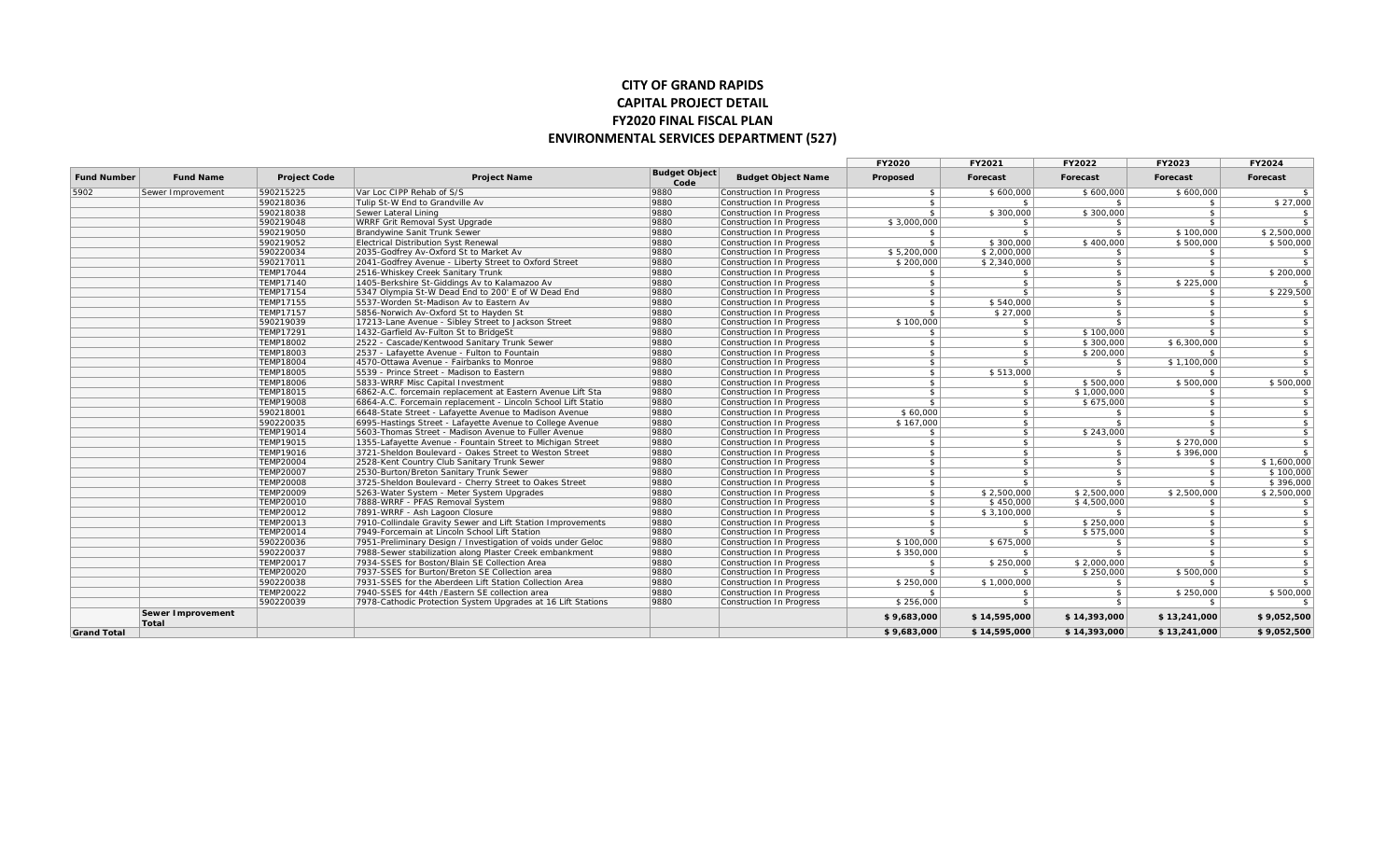## **CITY OF GRAND RAPIDS CAPITAL PROJECT DETAIL FY2020 FINAL FISCAL PLAN WATER DEPARTMENT (536)**

|                    |                                |                               |                                                                                         |                              |                                                             | <b>FY2020</b>            | <b>FY2021</b>       | <b>FY2022</b>              | <b>FY2023</b>       | <b>FY2024</b> |
|--------------------|--------------------------------|-------------------------------|-----------------------------------------------------------------------------------------|------------------------------|-------------------------------------------------------------|--------------------------|---------------------|----------------------------|---------------------|---------------|
| <b>Fund Number</b> | <b>Fund Name</b>               | <b>Project Code</b>           | <b>Project Name</b>                                                                     | <b>Budget Object</b><br>Code | <b>Budget Object Name</b>                                   | Proposed                 | Forecast            | Forecast                   | Forecast            | Forecast      |
| 5911               | Water Replacement              | 591117050                     | Water System Various Roof Replacements                                                  | 9880                         | Construction In Progress                                    | \$400,000                | \$400,000           | \$400,000                  | \$400,000           | \$400,000     |
|                    |                                | 591117051                     | <b>LMFP Drain Field Improvements</b>                                                    | 9880                         | <b>Construction In Progress</b>                             | -S                       | \$150,000           | - \$                       |                     |               |
|                    |                                | 591117096                     | Watermain Oversizing                                                                    | 9880                         | Construction In Progress                                    | \$50,000                 | \$50,000            | \$50,000                   | \$50,000            | \$50,000      |
|                    |                                | 591118046                     | Replacement of water Distribution Gear Valves                                           | 9880                         | Construction In Progress                                    | \$500,000                | \$500,000           | \$500,000                  | \$250,000           | \$250,000     |
|                    |                                | 591118049                     | PRV Replacements                                                                        | 9880                         | Construction In Progress                                    | \$100,000                | \$100,000           | \$100,000                  | \$100,000           | \$100,000     |
|                    |                                | 591118050                     | Private Lead Service Replacement                                                        | 9880                         | Construction In Progress                                    | \$1,000,000              | \$1,000,000         | \$1,000,000                | \$1,000,000         | \$1,000,000   |
|                    |                                | 591119041                     | Lake Mich-Fulton to Garfield                                                            | 9880                         | Construction In Progress                                    | \$200,000                | - \$                | - \$                       | - \$                | $\mathcal{L}$ |
|                    |                                | 591119060                     | <b>LMFP Annual Electrical Impr</b>                                                      | 9880                         | Construction In Progress                                    | \$500,000                | \$500,000           | \$500,000                  | \$500,000           | \$500,000     |
|                    |                                | <b>TEMP17189</b>              | 5097-South Walker Watermain Phase 3                                                     | 9880                         | Construction In Progress                                    | \$                       | \$2,000,000         | - \$                       | -S                  | \$            |
|                    |                                | 591117054                     | 5936-Water System Drinking Water Project Plan Update                                    | 9880                         | Construction In Progress                                    | \$100,000                | \$                  | $\mathbf{s}$               | \$                  | $\frac{1}{2}$ |
|                    |                                | <b>TEMP17200</b>              | 1418-Cascade north river crossing                                                       | 9880                         | Construction In Progress                                    | $$^{\circ}$              | \$4,200,000         | $\mathbf{s}$               | $\mathfrak{L}$      | $\frac{1}{2}$ |
|                    |                                | 591119110                     | Hall St-Colorado Av to E of Sylvan Av                                                   | 9880                         | Construction In Progress                                    | \$480,000                | $\hat{\mathbf{r}}$  | $\hat{\mathcal{L}}$        | \$                  | \$            |
|                    |                                | <b>TEMP17247</b>              | London-Clyde Park to Century                                                            | 9880                         | Construction In Progress                                    |                          | -S                  |                            | \$                  | \$650,000     |
|                    |                                | <b>TEMP17249</b>              | 5010 Fremont Av-3rd St to 4th St                                                        | 9880                         | Construction In Progress                                    | $\mathcal{L}$            | -\$                 | - \$                       | \$                  | \$175,000     |
|                    |                                | 591120040                     | 5211 Allerton Av-Adams St to Hall St                                                    | 9880                         | <b>Construction In Progress</b>                             | \$450,000                | $\mathbf{\hat{z}}$  | $\hat{\mathbf{r}}$         | $\mathfrak{L}$      | - \$          |
|                    |                                | 591120041                     | 5220-Lyon St-Mack Av to Fuller Av                                                       | 9880                         | Construction In Progress                                    | \$225,000                | -S                  | $\mathfrak{s}$             | $\sqrt{2}$          | \$            |
|                    |                                | <b>TEMP17268</b>              | 5902-Wilson Reservoir                                                                   | 9880                         | Construction In Progress                                    |                          | \$500,000           | $\hat{\mathbf{r}}$         | $\mathfrak{L}$      | \$            |
|                    |                                | <b>TEMP17271</b>              | 5892-Knapp Tank Painting and Restoration                                                | 9880                         | Construction In Progress                                    | $$^{\circ}$              | \$500,000           | $\mathbf{s}$               | \$                  | $\frac{1}{2}$ |
|                    |                                | 591120042                     | 5922-LMFP Residuals Improvements                                                        | 9880                         | Construction In Progress                                    | \$100,000                | -\$                 | $\hat{\mathbf{r}}$         | $\mathcal{L}$       | \$            |
|                    |                                | 591120043                     | 3349-Booster D Pump Station Replacements and VFD                                        | 9880                         | Construction In Progress                                    | \$700,000                | -S                  |                            | \$                  | \$            |
|                    |                                | 591120044                     | 4580-Madison-Franklin to Wealthy                                                        | 9880                         | Construction In Progress                                    | \$850,000                | -S                  | $\mathcal{L}$              | -\$                 | \$            |
|                    |                                | 591120045                     | 3460-Efficiency & Sustain Projs                                                         | 9880                         | <b>Construction In Progress</b>                             | \$200,000                | \$200,000           | \$200,000                  | \$200,000           | \$200,000     |
|                    |                                | 591120046                     | 4007-LMFP - South Clearwell                                                             | 9880                         | Construction In Progress                                    | \$600,000                | \$                  | -SS                        | \$                  | \$            |
|                    |                                | 591120047                     | 6799-Wilson PS & Yard Piping Improvements                                               | 9880<br>9880                 | Construction In Progress                                    | \$1,500,000              | $\mathfrak{S}$      |                            | \$<br>\$            | $\frac{1}{2}$ |
|                    |                                | <b>TEMP18048</b>              | 5222-College - Leonard to Sweet                                                         |                              | Construction In Progress                                    | $\frac{1}{2}$<br>S.      | \$<br>$\mathcal{L}$ | \$1,320,000                | $\mathcal{L}$       | \$            |
|                    |                                | TEMP18051                     | 6462-Houseman - Leonard to Spencer                                                      | 9880<br>9880                 | Construction In Progress                                    | S.                       | -S                  | \$700,000                  | \$                  | \$            |
|                    |                                | <b>TEMP18150</b><br>591120035 | Noble-Kalamazoo to Philadelphia                                                         | 9880                         | Construction In Progress                                    | \$432,000                | $\hat{\mathbf{r}}$  | \$850,000<br>$\mathcal{L}$ | $\mathcal{L}$       | \$<br>\$      |
|                    |                                | 591120048                     | 6995-Hastings Street - Lafayette Avenue to College Avenue                               | 9880                         | Construction In Progress                                    |                          | $\hat{\mathbf{r}}$  |                            | \$                  |               |
|                    |                                | 591120049                     | 4035-Hovey St; Watson St; Dayton St; & Park St<br>5566-Emerald Av-Flat St to Leonard St | 9880                         | <b>Construction In Progress</b><br>Construction In Progress | \$650,000<br>\$1,200,000 | $\mathfrak{S}$      | - \$                       | \$                  | \$<br>\$      |
|                    |                                | 591120050                     | 4028-Valley Avenue - 4th Street to Walker Avenue                                        | 9880                         |                                                             | \$1,200,000              | $\mathbf{\hat{z}}$  | $\hat{\mathbf{r}}$         | $\boldsymbol{\phi}$ | $\frac{1}{2}$ |
|                    |                                | <b>TEMP19114</b>              | 1781-Omena - Burton to south - watermain replacement                                    | 9880                         | Construction In Progress<br>Construction In Progress        | \$                       | $\mathbf{s}$        | $\mathbf{s}$               | \$700,000           | \$            |
|                    |                                | 591117011                     | 2041-Godfrey Avenue - Liberty Street to Oxford Street                                   | 9880                         | Construction In Progress                                    | \$1,630,000              | \$                  | $\hat{\mathbf{r}}$         | \$                  | \$            |
|                    |                                | 591120034                     | 2035-Godfrey Av-Oxford St to Market Av                                                  | 9880                         | Construction In Progress                                    | \$1,930,000              | -S                  |                            |                     | \$            |
|                    |                                | TEMP19122                     | 4308-Clancy Avenue - Hastings Avenue to Trowbridge Avenue                               | 9880                         | Construction In Progress                                    | S.                       | $\hat{\mathbf{r}}$  | \$250,000                  | -\$                 | \$            |
|                    |                                | TEMP19123                     | 1432-Garfield Avenue - Fulton St                                                        | 9880                         | <b>Construction In Progress</b>                             | s                        | $\hat{\mathbf{r}}$  | \$1,290,000                |                     | $\mathbb{S}$  |
|                    |                                | <b>TEMP19137</b>              | 1414-Fuller Avenue - Ramona Street to Adams Street                                      | 9880                         | Construction In Progress                                    | $\frac{1}{2}$            | - \$                | - \$                       | \$500,000           | \$            |
|                    |                                | <b>TEMP19139</b>              | 1424-Kentridge Drive - 44th Street to Kendall Street                                    | 9880                         | Construction In Progress                                    | $\frac{1}{2}$            | $\mathfrak{S}$      | $\mathbf{s}$               | \$1,000,000         | $\frac{1}{2}$ |
|                    |                                | TEMP19141                     | 5358-Plymouth 44th to Langley                                                           | 9880                         | Construction In Progress                                    | s                        | \$                  | $\mathfrak{s}$             | \$570,000           | \$            |
|                    |                                | <b>TEMP19149</b>              | 5894-Leonard Tank - Painting and Restoration                                            | 9880                         | Construction In Progress                                    | $\mathsf{s}$             | $\mathcal{L}$       | $\hat{\mathbf{r}}$         | \$500,000           | \$            |
|                    |                                | <b>TEMP19150</b>              | 5356-Okemos Drive - Annchester Drive to Tekonsha Road                                   | 9880                         | Construction In Progress                                    | $\mathsf{s}$             | -S                  | - \$                       | \$875,000           | \$            |
|                    |                                | <b>TEMP19183</b>              | Butterworth-Marion to Gold                                                              | 9880                         | Construction In Progress                                    | $\mathsf{s}$             | $\mathbf{\hat{z}}$  | -\$                        | \$                  | \$840,000     |
|                    |                                | <b>TEMP19194</b>              | Wealthy-Ethel to Woodmere                                                               | 9880                         | <b>Construction In Progress</b>                             | $\mathbf{s}$             |                     |                            | \$420,000           |               |
|                    |                                | 591120051                     | 5874-Water Distribution Pump Station Electrical Upgrades                                | 9880                         | Construction In Progress                                    | \$400,000                | \$400,000           | \$200,000                  | \$200,000           | \$200,000     |
|                    |                                | 591120052                     | Cedar-College to Union                                                                  | 9880                         | Construction In Progress                                    | \$350,000                | -S                  |                            |                     | $\mathbb{S}$  |
|                    |                                | <b>TEMP20006</b>              | 7908-Quarry - Myrtle to Crosby                                                          | 9880                         | Construction In Progress                                    | \$                       | $\mathbf{\hat{s}}$  |                            | \$                  | \$250,000     |
|                    |                                | TEMP20009                     | 5263-Water System - Meter System Upgrades                                               | 9880                         | Construction In Progress                                    | $\frac{1}{2}$            | \$2,000,000         | \$2,000,000                | \$2,000,000         | \$2,000,000   |
|                    |                                | <b>TEMP20063</b>              | Grandville-Clyde Park to Stolpe                                                         | 9880                         | Construction In Progress                                    | s                        | \$.                 | - \$                       | \$                  | \$650,000     |
|                    |                                | <b>TEMP20066</b>              | Knapp-Plainfield to Eastern                                                             | 9880                         | <b>Construction In Progress</b>                             | $\mathsf{s}$             | $\hat{\mathbf{r}}$  | $\hat{\mathbf{r}}$         | S.                  | \$2,250,000   |
|                    |                                | <b>TEMP20077</b>              | 5900-Alger Tank - Inspect, Paint and Restore                                            | 9880                         | Construction In Progress                                    | $\mathbf{s}$             | -S                  | $\hat{\mathbf{r}}$         | $\mathbb{S}$        | \$500,000     |
|                    |                                | 591120053                     | 7710-Burton PS - Site improvements                                                      | 9880                         | Construction In Progress                                    | \$100,000                | $\mathfrak{s}$      | -\$                        | -\$                 | \$            |
|                    |                                | 591120054                     | 7728-Town & Country Shopping Center - Watermain Extension                               | 9880                         | Construction In Progress                                    | \$250,000                | $\mathbf{\hat{s}}$  | $\hat{\mathbf{r}}$         | ፍ                   | $\sqrt{2}$    |
|                    |                                | 591120055                     | 7843-Burton and I-96 WM Crossing                                                        | 9880                         | Construction In Progress                                    | \$550,000                | \$                  |                            |                     | \$            |
|                    |                                | <b>TEMP20086</b>              | 7896-ROBINSON - YOUELL TO PLYMOUTH                                                      | 9880                         | Construction In Progress                                    | $$^{\circ}$              | $\mathbf{s}$        | $\hat{\mathbf{r}}$         | \$450,000           | $\mathbb{S}$  |
|                    |                                | <b>TEMP20087</b>              | 7906-Lincoln - 4th to Cora                                                              | 9880                         | Construction In Progress                                    | $\mathsf{s}$             | $\hat{\mathbf{r}}$  |                            |                     | \$600,000     |
|                    |                                | <b>TEMP20088</b>              | 7973-Hall - Madison to Eastern                                                          | 9880                         | Construction In Progress                                    | -S.                      | -\$                 | $\mathcal{L}$              | $\mathcal{L}$       | \$800,000     |
|                    |                                | 591120056                     | 8008-Replace Bristol PS Generator                                                       | 9880                         | Construction In Progress                                    | \$100,000                |                     | $\mathbf{\hat{z}}$         | $\mathfrak{L}$      | \$            |
|                    |                                | <b>TEMP20090</b>              | 8010-New 500kw Portable Generator for PS                                                | 9880                         | Construction In Progress                                    | \$                       | \$500,000           | - \$                       |                     | \$            |
|                    | <b>Water Replacement Total</b> |                               |                                                                                         |                              |                                                             | \$16,747,000             | \$13,000,000        | \$9,360,000                | \$9,715,000         | \$11,415,000  |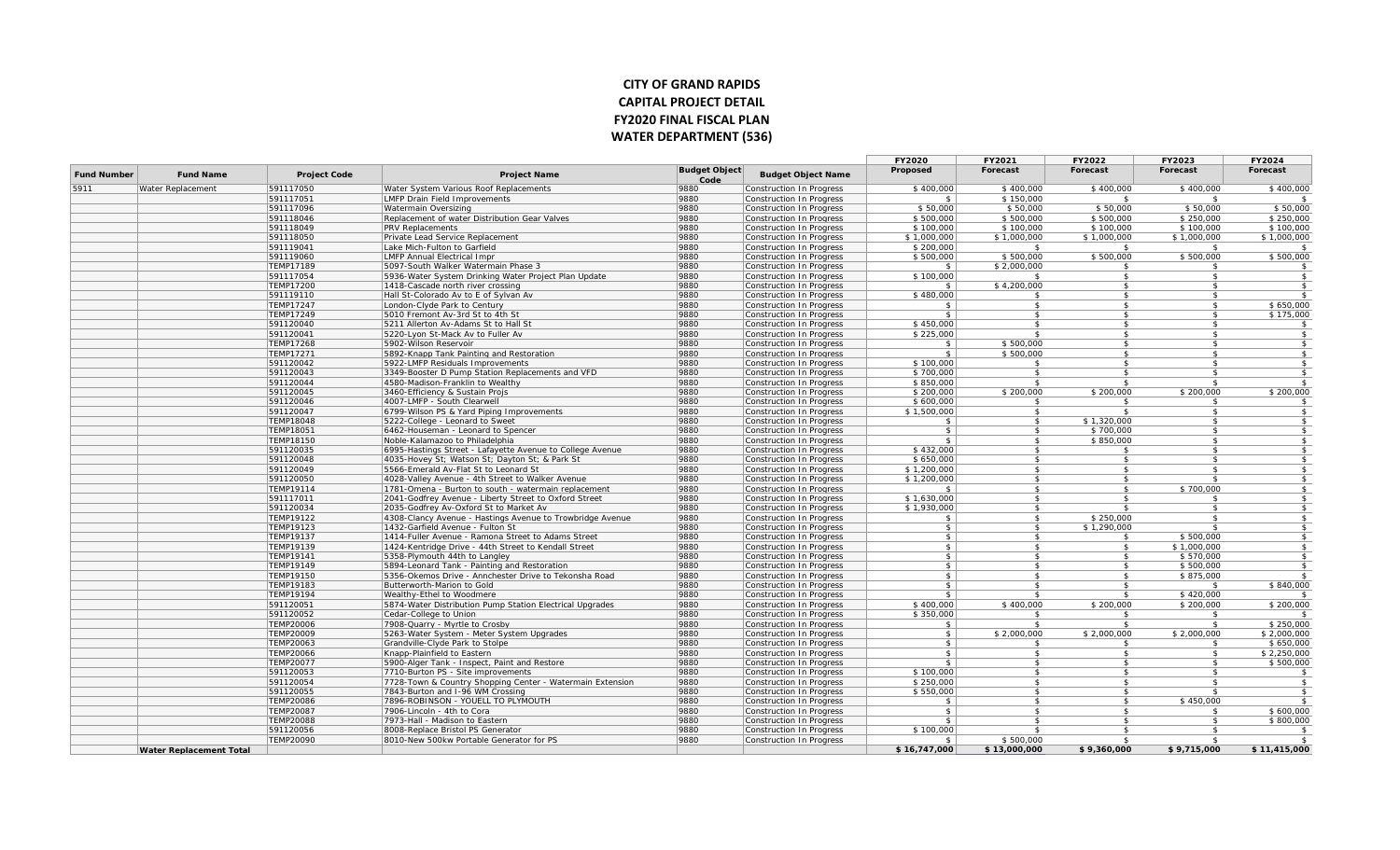| <b>Grand Total</b> |                        |                               |                                                                                      |              |                                                      | \$36,537,000                 | \$24,820,000       | \$24,734,000        | \$20,615,000 | \$11,415,000         |
|--------------------|------------------------|-------------------------------|--------------------------------------------------------------------------------------|--------------|------------------------------------------------------|------------------------------|--------------------|---------------------|--------------|----------------------|
|                    | Total                  |                               |                                                                                      |              |                                                      | \$19,790,000                 | \$11,820,000       | \$15,374,000        | \$10,900,000 |                      |
|                    | WSS Revenue Bonds 2018 |                               |                                                                                      |              |                                                      |                              |                    |                     |              |                      |
|                    |                        | <b>TEMP20091</b>              | 4055 - Intermediate Pressure District Elevated Storage Tank                          | 9880         | Construction In Progress                             | $\ddot{\bm{\zeta}}$          | $\hat{\mathbf{r}}$ | $\mathcal{S}$       | \$4,000,000  |                      |
|                    |                        | <b>TEMP20085</b>              | 7894-Curve - Godfrey to Grandville                                                   | 9880         | Construction In Progress                             | S.                           | \$375,000          | $\ddot{\mathbf{r}}$ |              | -S                   |
|                    |                        | <b>TEMP20080</b>              | 7164-Grandville Avenue - Beacon Street to Franklin Street                            | 9880         | Construction In Progress                             | $\mathbf{s}$                 | \$1,500,000        |                     |              | $\mathbf{s}$         |
|                    |                        | TEMP19147                     | 6440-Stevens - Steele to Division                                                    | 9880         | Construction In Progress                             | \$                           |                    |                     | \$1,000,000  | $\mathbf{s}$         |
|                    |                        | TEMP19142                     | 4037-Emerald Avenue Leonard Street to Sweet Street                                   | 9880         | Construction In Progress                             |                              |                    |                     | \$1,300,000  |                      |
|                    |                        | <b>TEMP19140</b>              | 1423-Langley Street - Oak Park Drive to Plymouth Avenue                              | 9880         | Construction In Progress                             | \$                           | \$1,000,000        |                     |              | $\mathcal{L}$        |
|                    |                        | TEMP19134                     | 4332-Franklin Street - Fuller Avenue to E. City Limits                               | 9880         | Construction In Progress                             | \$                           | \$1,200,000        |                     |              |                      |
|                    |                        | TEMP19133                     | 4287-Giddings Avenue - Burton Street to Boston Street                                | 9880         | Construction In Progress                             | $\hat{\mathcal{L}}$          |                    |                     | \$1,300,000  |                      |
|                    |                        | <b>TEMP19120</b>              | 3511-Fulton Street - Carlton Avenue to Wallinwood Avenue                             | 9880         | Construction In Progress                             | s l                          | \$1,210,000        |                     |              |                      |
|                    |                        | TEMP19119                     | 2361-Lake Eastbrook from East Beltline to 28th Street                                | 9880         | Construction In Progress                             | $\mathbf{s}$                 | \$1,100,000        |                     |              | $\mathcal{L}$        |
|                    |                        | TEMP19115                     | 1434-Rosewood Avenue - CSXRR to Burton Street                                        | 9880         | Construction In Progress                             | s                            | \$1,200,000        |                     |              | S.                   |
|                    |                        | TFMP19113                     | 4262-Woodward Lane - Sunnybrook Street to Fulton Street                              | 9880         | Construction In Progress                             | $\mathbf{s}$                 | \$330,000          |                     |              | $\hat{\mathbf{r}}$   |
|                    |                        | 591518001                     | 4494-Coldbrook - Monroe to Ottawa<br>6648-State - Lafavette to Madison               | 9880         | Construction In Progress<br>Construction In Progress | \$2,740,000<br>\$200,000     |                    |                     |              | S.                   |
|                    |                        | 591520066                     |                                                                                      | 9880         | Construction In Progress                             |                              |                    |                     |              | $\ddot{\mathcal{L}}$ |
|                    |                        | 591520065<br><b>TEMP19092</b> | 4349-Mason - Monroe to Division<br>7475-New Franklin PS PRV to Intermediate district | 9880<br>9880 | Construction In Progress                             | \$2,580,000<br>$\mathcal{L}$ | \$180,000          |                     |              | S.<br>$\mathcal{L}$  |
|                    |                        | <b>TEMP19087</b>              | 1405-Berkshire Street - Giddings Avenue                                              | 9880         | Construction In Progress                             |                              |                    |                     | \$1,500,000  | -S                   |
|                    |                        |                               | 7507-Covell Reservoir Joint Replacements                                             | 9880         | Construction In Progress                             | \$1,000,000                  | $\mathcal{L}$      |                     |              | $\mathbf{s}$         |
|                    |                        | 591519094<br>591520064        | 5909-Coldbrook Pump Station Decommissioning and Relocation                           | 9880         | Construction In Progress                             | \$6,250,000                  |                    |                     |              | -S                   |
|                    |                        | 591520063                     | 4448-Valley - Fulton to Butterworth                                                  | 9880         | Construction In Progress                             | \$1,000,000                  |                    |                     |              | $\hat{\mathbf{r}}$   |
|                    |                        | <b>TEMP18050</b>              | 6460-Oak Park                                                                        | 9880         | Construction In Progress                             | $\hat{\mathbf{r}}$           | \$865,000          |                     |              | $\hat{\mathbf{r}}$   |
|                    |                        | <b>TEMP18040</b>              | 4039-Butterworth Low Pressure District                                               | 9880         | Construction In Progress                             |                              |                    | \$1,374,000         |              |                      |
|                    |                        | 591520062                     | 6797-Livingston & Hastings WM                                                        | 9880         | Construction In Progress                             | \$2,110,000                  |                    |                     |              |                      |
|                    |                        | <b>TEMP18025</b>              | 6785-Monroe Tank Decommission                                                        | 9880         | Construction In Progress                             | S.                           | \$510,000          |                     |              |                      |
|                    |                        | 591520061                     | 6789-Newberry wm abandonment                                                         | 9880         | Construction In Progress                             | \$400,000                    |                    |                     |              |                      |
|                    |                        | 591520060                     | 6787-Abandon wm under Autodie                                                        | 9880         | Construction In Progress                             | \$150,000                    |                    |                     |              | $\mathbf{s}$         |
|                    |                        | 591520059                     | 6795-Ottawa - Walbridge to Mason                                                     | 9880         | Construction In Progress                             | \$790,000                    | $\mathcal{L}$      |                     |              | -S                   |
|                    |                        | <b>TEMP18004</b>              | 4570-Ottawa Avenue - Fairbanks to Monroe                                             | 9880         | Construction In Progress                             |                              |                    |                     | \$1,300,000  | $\mathbf{s}$         |
|                    |                        | <b>TEMP17273</b>              | 5964-Booster A PS Upgrades                                                           | 9880         | Construction In Progress                             |                              |                    |                     | \$500,000    | -S                   |
|                    |                        | <b>TEMP17272</b>              | 5922-LMFP Residuals Improvements                                                     | 9880         | Construction In Progress                             |                              |                    | \$14,000,000        |              |                      |
|                    |                        | <b>TEMP17270</b>              | 5214-Sunnybrook-Fulton to Woodward                                                   | 9880         | Construction In Progress                             |                              | \$500,000          |                     |              |                      |
|                    |                        | 591520058                     | 5217-Griggs St-Plymouth Av to Hutchinson Av                                          | 9880         | Construction In Progress                             | \$1,370,000                  |                    |                     |              |                      |
|                    |                        | 591520057                     | 5227-Tremont Blvd-Covell Av to Mount Mercy Dr                                        | 9880         | Construction In Progress                             | \$750,000                    | \$750,000          |                     |              | $\mathbf{s}$         |
|                    |                        | 591519039                     | 17213-Lane Avenue - Sibley Street to Jackson Street                                  | 9880         | Construction In Progress                             | \$50,000                     |                    |                     |              | $$^{\circ}$          |
|                    |                        | TEMP17183                     | 4426 Eastern Av-Burton St to Ardmore St                                              | 9880         | Construction In Progress                             |                              | \$200,000          |                     |              | \$                   |
|                    |                        | TEMP17157                     | 5856-Norwich Av-Oxford St to Hayden St                                               | 9880         | Construction In Progress                             | $\mathbf{s}$                 | \$900,000          |                     |              | $\mathbf{s}$         |
| 5915               | WSS Revenue Bonds 2018 | 591518055                     | Seward & Richmond watermain connection                                               | 9880         | Construction In Progress                             | \$400,000                    | $\hat{\mathbf{r}}$ |                     |              | - \$                 |